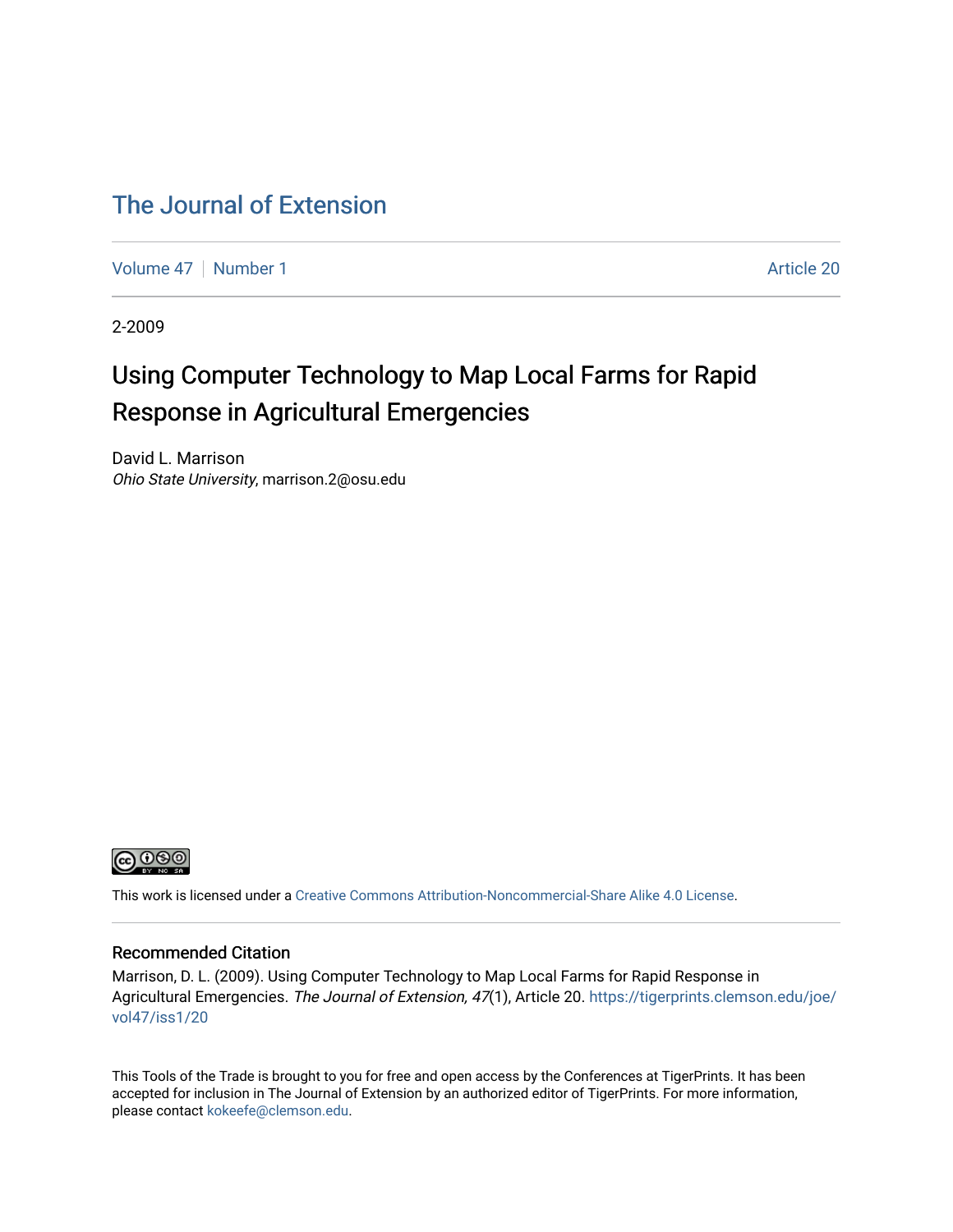Using Computer Technology to Map Local Farms for Rapid Response in Agricultural Emerge02i23/09 12:48:56



## **February 2009 Volume 47 Number 1 Article Number 1TOT7**

[Return to Current Issue](http://www.joe.org:80/joe/2009february/)

# **Using Computer Technology to Map Local Farms for Rapid Response in Agricultural Emergencies**

**David L. Marrison** Extension Educator, ANR Ohio State University Extension Jefferson, Ohio [marrison.2@osu.edu](mailto:marrison.2@osu.edu)

**Abstract:** An emergency or disaster can strike at any time without warning. This article describes how educators can use computer technology to map local farms for rapid response in agricultural emergencies. Critical farm data such phone contacts, global position systems location, and resources available for disaster recovery initiatives can quickly be imported into a computer mapping program. Then, at a click of a button, the information provided from a farm is opened in a message box. This allows for quick communication to farms during an emergency. This article also describes how this technology can be used for other Extension applications.

### **Introduction**

An emergency or disaster can strike at any time and without warning. Fires, floods, tornadoes, radiological releases, droughts, winter storms, prolonged power outages, agri-terrorism, and hazardous material releases all have the potential to affect our communities. The ability to respond quickly to any emergency is crucial, and this is no exception for the agricultural industry. Many Extension educators serve on local Emergency Management Agency boards representing the local agricultural industry in disaster situations. Extension can provide valuable assistance to county-level emergency response efforts. The vulnerability of communities can be reduced with effective preparedness (Washburn, 2006). One goal of Extension should be to share educational resources to reduce the impact of natural and manmade disasters.

The author of this article is the Agricultural & Natural Resources Extension educator in Ashtabula County, Ohio. Ashtabula County is located in the far northeast corner of the state of Ohio. Ashtabula County is in the heart of the snow-belt and is next door to Lake County, which has the Perry nuclear power plant. Due to the harsh winter weather and proximity of the nuclear power plant, Ashtabula County has a very active emergency management agency (E.M.A.). This agency responds to local emergencies and conducts mock disaster drills. OSU Extension represents the agricultural community on this board.

During actual or mock emergencies, it is often frustrating for the E.M.A. members to flip through phone books or OSU Extension mailing lists to find which farmers may be experiencing difficultly due to a given disaster. It was the goal of the educator to develop a computer mapping program that would allow for quick retrieval of contact information for local farmers during an emergency or recovery phase. This article describes how the educator was able to develop this system and how it can be used by other Extension educators.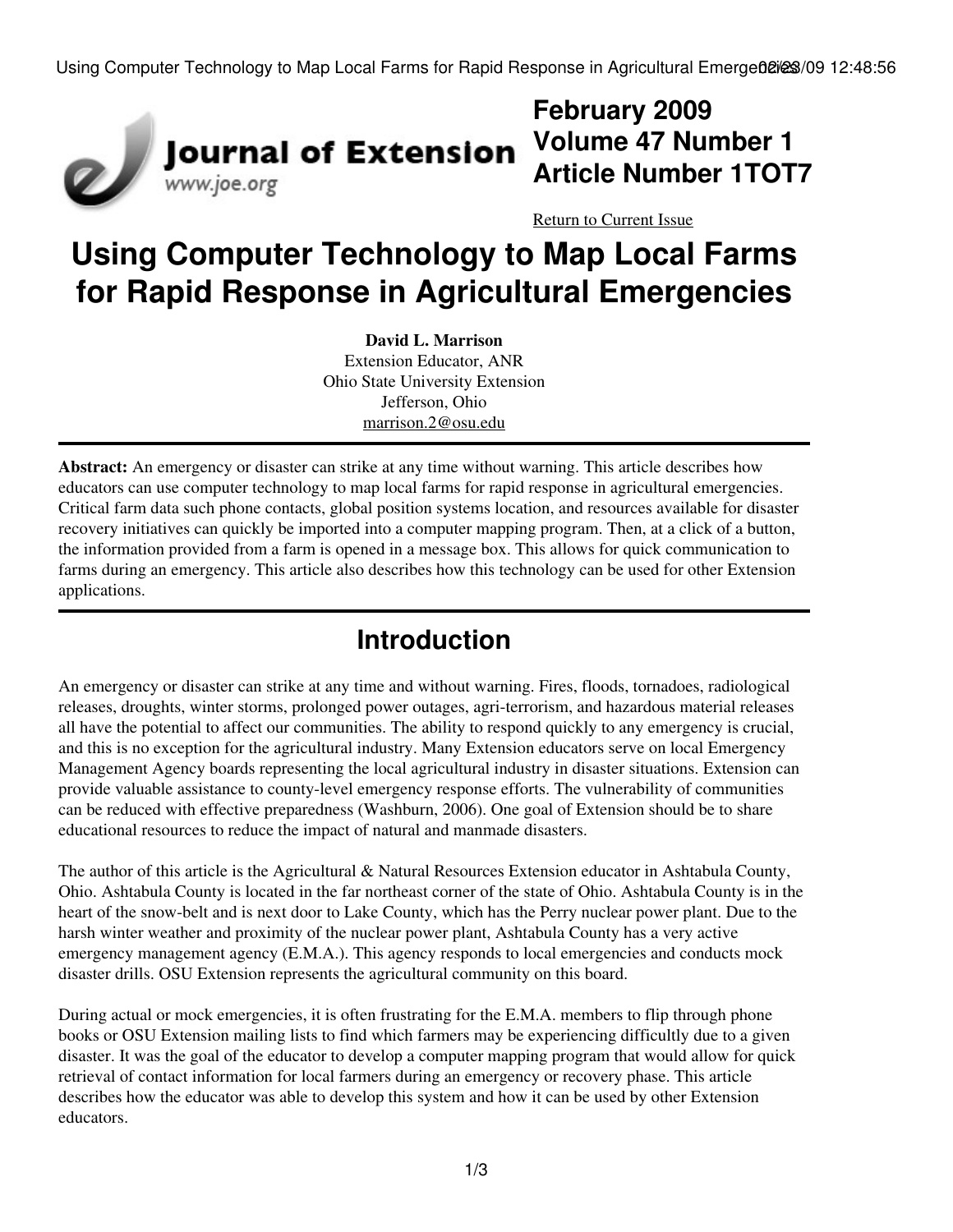#### **Survey Development**

Working with representatives from the National Guard, the Federal Emergency Management Agency, and the Ashtabula County Emergency Management Agency, the educator developed an agricultural disaster farm survey (Marrison, 2006). This survey was sent to the 1,280 farms in Ashtabula County. The information received from the surveys allowed the educator to map local farm data in a computer program to be used in disaster situations. Farm data collected included farm address, phone contacts, global positional system coordinates, animals and crops raised, and resources available for disaster recovery initiatives such as feed, stored water, generators, and livestock trailers. The mapping program has been installed on the laptop computers in the local Emergency Management Agency's crisis room and at the Ashtabula County Extension office.

#### **Mapping Farm Data to an Electronic Media**

The educator used the computer program Microsoft® Streets & Trips (copyright 2004 Microsoft) to develop the mapping program. There are other mapping programs that are similar in nature that could be used in the same manner. All of the data collected from the Ashtabula County disaster survey was entered into a spreadsheet, which was then imported into the computer mapping program. Clip art was then imported for use as the icons (Figure 1).

The clipart chosen indicates the main agricultural commodity of the farm. Icons developed included agronomy (ear of corn), alpaca (alpaca), beef (steer), dairy (cow), equine (horse), fruit (apple), meat processing plant (steak), and grape (vineyards/wineries). By clicking on the icon, the information provided by the local farm on the disaster survey opens in a message box. This allows for a very quick and efficient way for farms to be contacted during an emergency.



**Figure 1.** Computer Screen Shot of Local Farms

# **Summary**

Mapping individual farm data has allowed the educator to make quick contacts to local farmers during practice disaster drills. It has also allowed the educator to work with the emergency management team to coordinate the movement of livestock trailers, feed, water, and generators during mock drills. It is hoped the mock drills will never have to be placed into practical application. A map has also been established for the farms within the 10-mile evacuation zone (Figure 2) for the Perry nuclear power plant. Another map has been